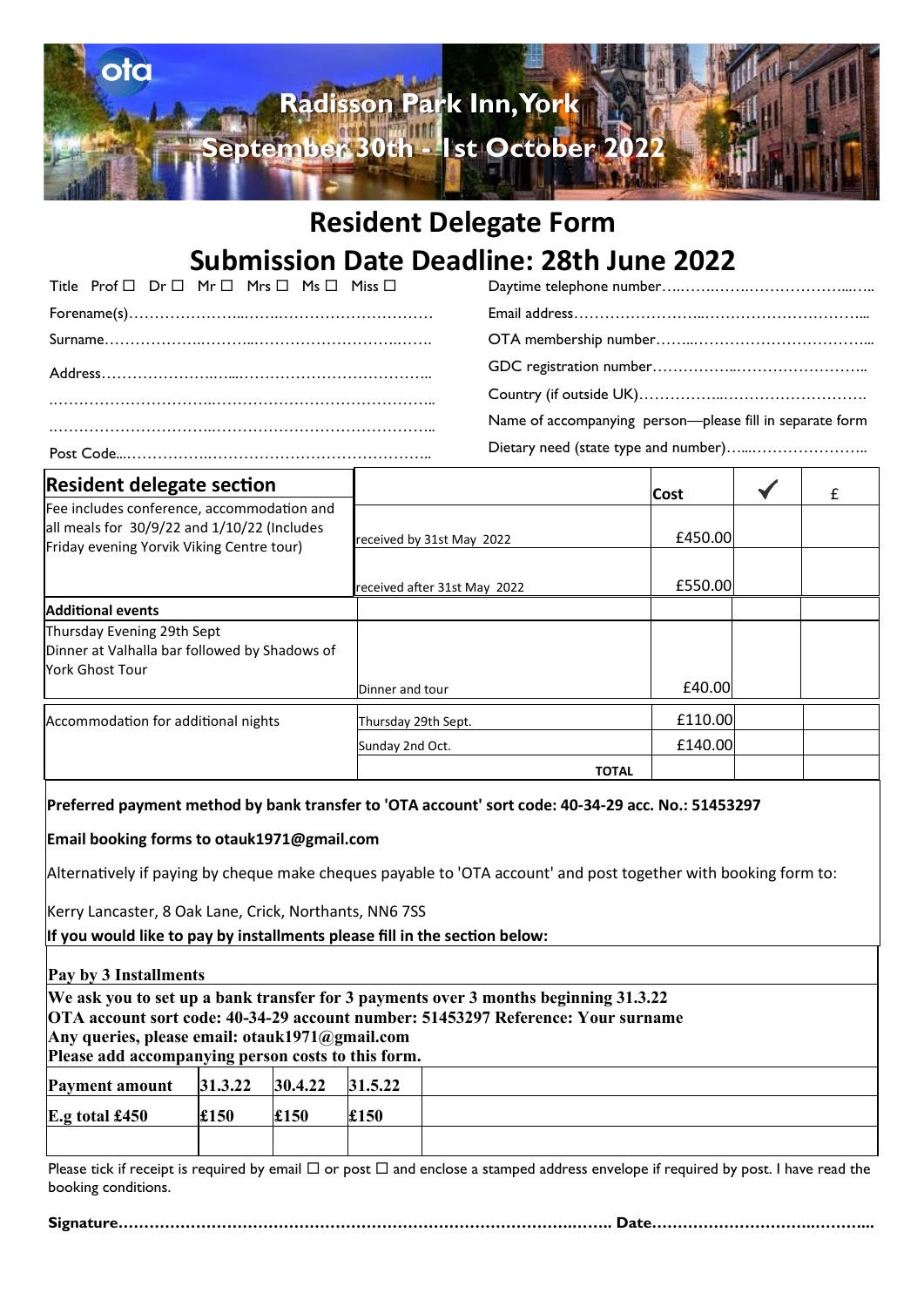

# **Accompanying person to Resident delegate form Submission Date Deadline: 28th June 2022**

| Resident Delegate details:                                             |  |  |  |
|------------------------------------------------------------------------|--|--|--|
| Title Prof $\Box$ Dr $\Box$ Mr $\Box$ Mrs $\Box$ Ms $\Box$ Miss $\Box$ |  |  |  |
|                                                                        |  |  |  |
|                                                                        |  |  |  |
|                                                                        |  |  |  |
|                                                                        |  |  |  |
|                                                                        |  |  |  |
|                                                                        |  |  |  |

| Dietary need (state type and number) |
|--------------------------------------|

|                                                     |                    |                       | Cost   |              | £ |
|-----------------------------------------------------|--------------------|-----------------------|--------|--------------|---|
| Accompanying person not attending                   | Thursday 29th Sept | Dinner and ghost tour | £40.00 |              |   |
| conference, but sharing room with delegate          |                    | accommodation         | £50.00 |              |   |
| Please note: accommodation includes break-<br>fast. | Friday 30th Sept.  | Tour + Evening meal   | £50.00 |              |   |
| Lunch is not included                               |                    | accommodation         | £50.00 |              |   |
|                                                     | Saturday 1st Oct.  | Conference dinner     | £50.00 |              |   |
|                                                     |                    | laccommodation        | £50.00 |              |   |
|                                                     |                    |                       |        | <b>TOTAL</b> |   |

### **Preferred payment method by bank transfer to 'OTA account' sort code: 40-34-29 acc. No.: 51453297 Email booking forms to otauk1971@gmail.com**

Alternatively if paying by cheque make cheques payable to 'OTA account' and post together with booking form to: Kerry Lancaster, 8 Oak Lane, Crick, Northants, NN6 7SS

Please tick if receipt is required by email  $\Box$  or post  $\Box$  and enclose a stamped address envelope if required by post. I have read the booking conditions.

|--|